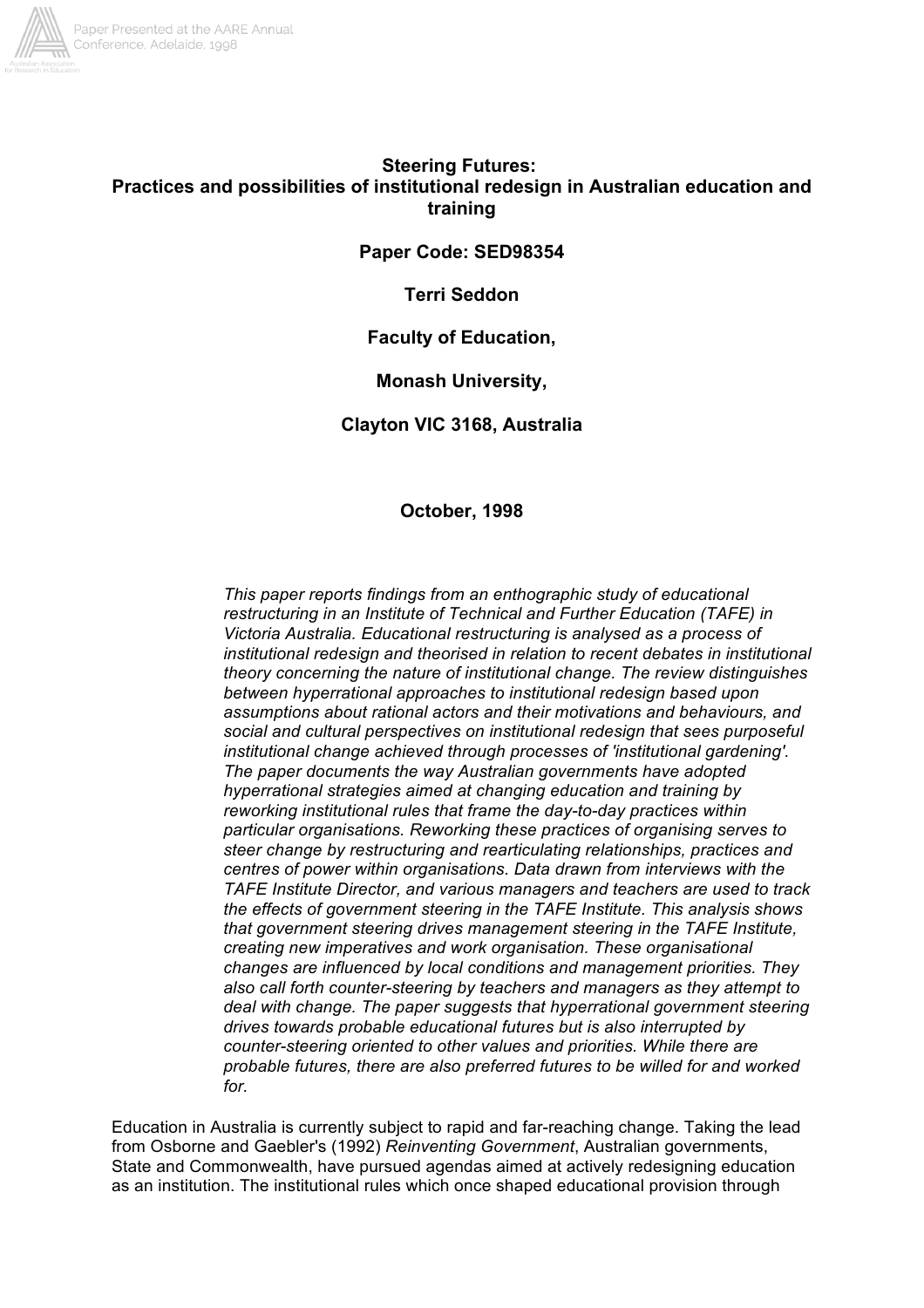

centralised and bureaucratic practices are being reshaped through regulatory mechanisms which stress self-management. The relations, practices and centres of power within education are being restructured and rearticulated. Education as a social institution is being renormed. It is being steered towards distinctive futures.

Lawrie Angus, Peter Rushbrook, Lynton Brown and I are investigating this institutional redesign in a large Australian Research Council-funded project called the 'Social Organisation of Educational Practice<sup>11</sup>. This interview-based research has focused on institutional redesign in schools and Institutions of Technical and Further Education (TAFE, like Colleges of Further Education) in Victoria. In this paper I focus on institutional redesign in TAFE. The paper draws on the work of the research team as a whole to outline some of the processes of institutional steering and the way these constitute a struggle over probable and preferred educational futures.

# **Institutional redesign in education**

Institutional theory recognises that society is organised into distinct regions of social practice, or 'institutions'. These institutions, such as education or the economy, are evident as distinctive patterns of organisation which are an effect (or outcome) of particular linstitutional rules' or, in our terms, 'practices or organising<sup>12</sup>. These practices of organising (or institutional rules) constitute contextual settings (or institutions) that shape behaviour and other social action. In the national 'Reshaping Australian Institutions' project<sup>3</sup>, these complex features are captured in a working definition that states that 'institutions' are

> ... sets of regulatory norms that give rise to patterns of action, concrete social structures or organizations. ... Institutions can be public or private, so long as they refer to a set of regulatory norms (not merely a single norm), resulting in a whole structure of relations rather than just a single relation. Institutions therefore constitute the social infrastructure which orders the behaviour of relevant social actors (both individuals and groups) and organises relations among them. Institutions may either have been deliberately chosen (as in the case of laws) or have emerged from interactions among persons without explicit design (as in the case of social conventions) but they all have an impact on the distribution of authority and influence in society. They both establish individual and organisational centres of power and constrain the exercise of that power.

### (Reshaping Australian Institutions, 1994)

This definition forgrounds the context in which practice occurs. It suggests that action always occurs in a social insfrastructure which orders and organises behaviour, relationships, individuals and groups, and power and authority. This social infrastructure is the social, discursive and organisational medium in which practice occurs.

These basic understandings of institutional theory have been reworked as powerful tools for institutional design (eg. Goodin, 1996). Building on the assumptions of rational actor theory, it is argued that if contextual settings shape behaviour, then changing contextual settings will change behaviour. Further, if preferred behavioural outcomes can be defined, the contextual changes which produce these outcomes can be sought. And, once these required contextual changes have been identified, the levers for change can be pulled.

Contemporary reformist governments have taken up this promise of institutional redesign, informed by rational actor theory, in their work of steering educational futures through reform. Under the policy of 'Schools of the Future' in Victoria or the recent Commonwealth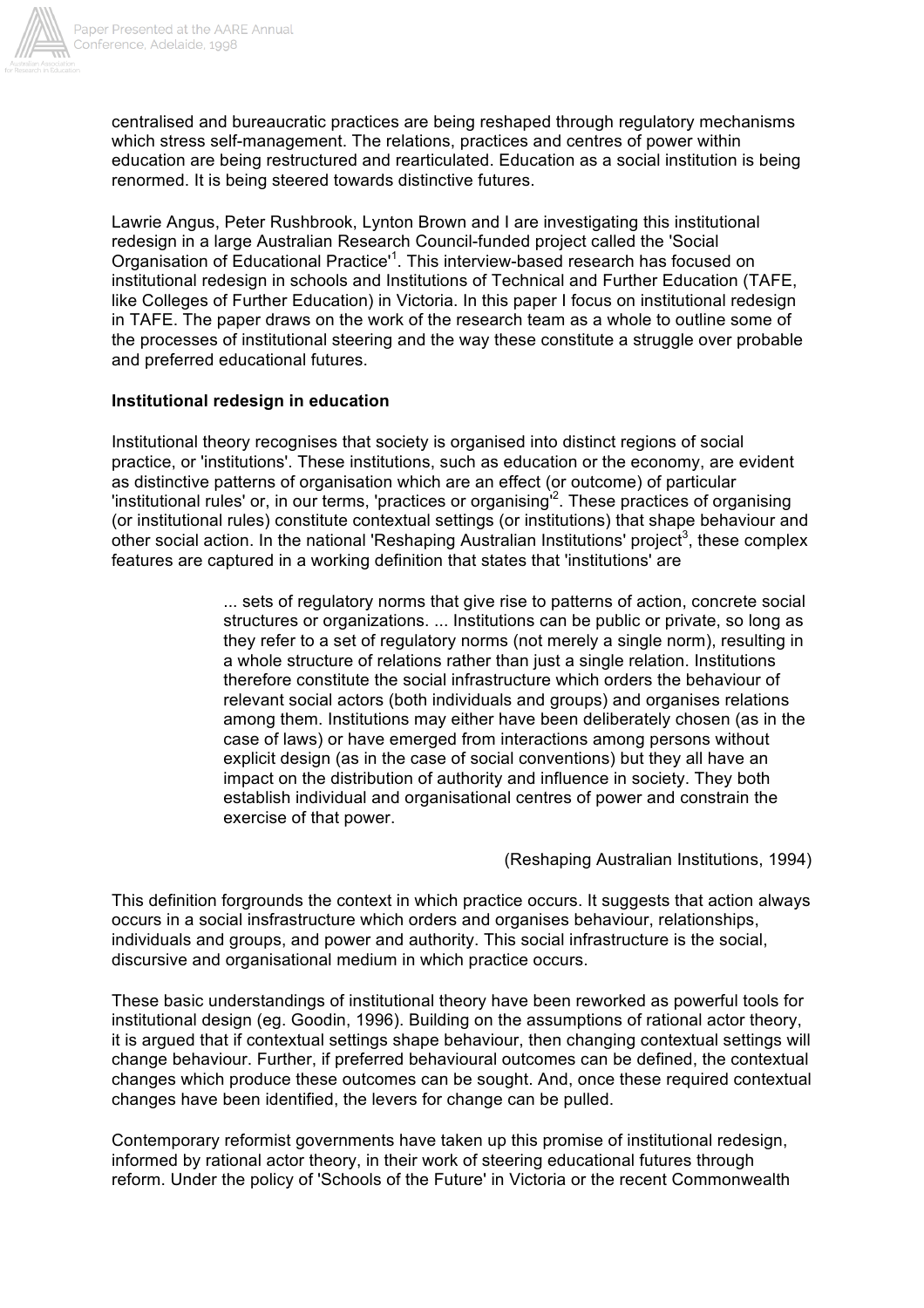

'National Training Reform Agenda' (NTRA), governments have moved rapidly to deploy positive and negative sanctions, screening and selection procedures and other practices of organising in order to reshape Australian education (Marginson, 1993). Such governmental processes of institutional redesign have brought about significant changes in the relations and practices of education (Marginson, 1997). The student has become the client and then the customer, and this redefinition has been extended to encompass not only learners in classrooms but also their parents and employers. And, as employers have become customers, students increasingly have become regarded as products to be delivered to industry whose needs are to be served. The specification of required outcomes has spawned competency standards, performance indicators and quality mechanisms which have constituted a textual reality that is more institutionally significant ('real') than the face to face relations between people (Jackson, 1993). Changes in industrial and workplace relations have reconstituted the frameworks which govern people's work (Seddon, 1996a).

But despite the impact of these institutional redesign measures, critics argue that institutional redesign informed by rational actor theory has major limitations which have had a profound impact on their governmental applications (eg. Mulberg, 1995). One set of critiques (eg. Stretton and Orchard, 1994) challenges the assumption of the rational actor with his monomotivational pursuit of self-interest. Institutional designs are developed on the understanding that people are only motivated by direct benefits - money, status, or regard rather than more complex motivations.

Another set (eg. Ferber and Nelson, 1993; Gatens, 1996) critiques the abstraction of the rational actor and the neglect of the implications of embodiment. The agents that occupy institutions are not abstract models but flesh and blood people. They are positioned socially and culturally which means that they live as sexed, raced, aged, classed social actors. This positioning and their social and cultural embodiment predisposes them to particular tastes, desires, preferences and choices. From this perspective, actors are not abstractly rational, all the same and, therefore, predictable in their behaviour. Rather, their behaviour is differentiated and socially patterned. These different embodiments constitute distinctive standpoints and unperpin systematic and enduring practical politics.

Critics also argue that the reductionist understanding of the social actor in institutional theory is accompanied by a reductionist understanding of context. The context in new institutional economics appears as a thin backdrop for action which ignores social and institutional histories, and the practical politics which arise precisely because of the different and conflicting ways that institutional actors are socially and culturally embodied (Offe, 1996a). Moreover, in these complex contexts, pulling levers for change does not always result in one to one associations with effects. The introduction of new sanctions or regulatory practices of organising are proven stimuli for organisational change but desired changes cannot be quarantined from other aspects of social and institutional life, and they create unintended consequences and flow on effects.

These limitations in rational actor theories of institutional design contribute to what Offe (1996a) calls a 'one-eyed fixation' with utility or purposiveness. This orientation disregards rights which were established in the past and retain contemporary validity. It encourages judgements of institutions on the basis of their instrumental value alone, on their optimality as 'welfare maximising machines'. As Offe (1996a: 111) suggests, 'the methodological neglect of valid rights, and of the nonutilitarian basis of their validity ... deprives [ the New Political Economy characteristic of neo-liberal government] of every argument against openly authoritarian, indeed terroristic, uses of this theory of order'. Authoritarianism, acting in the name of future utility, can justify the removal of every institutional suboptimality, every obstacle to reform, every obstructor of progress.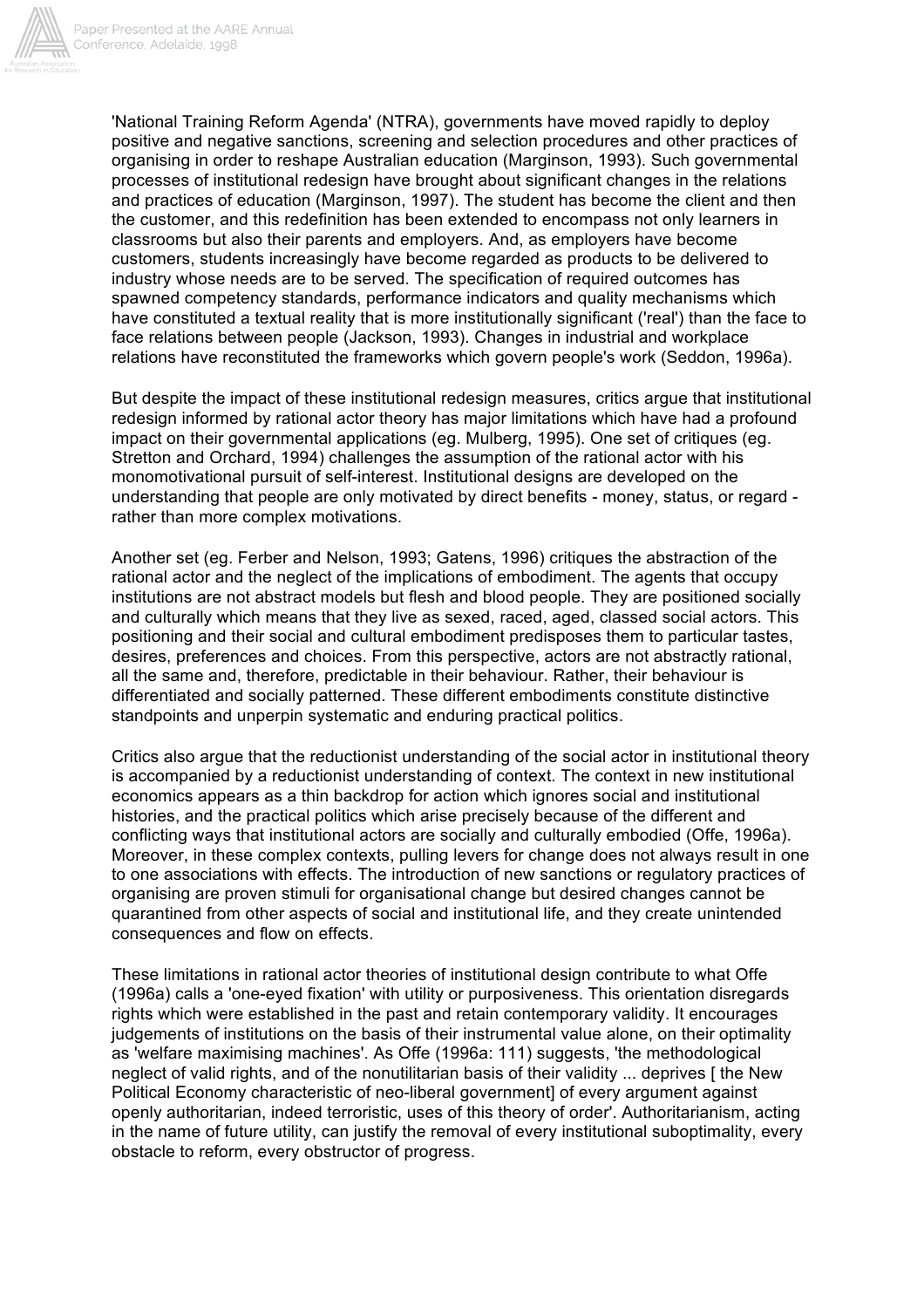

As Linder and Peters (1995) argue, there are decisional and dialogical traditions in theories of institutional design. The former, 'hyperrational' approach (Offe, 1996b), relates institutional design to critical moments of decision associated with rational imperatives. The latter, 'institutional gardening' approach (Offe, 1996b), emphasises longer term social processes involved in reshaping relationships and practices which are necessary for growing institutions anew. In a sense, the former traditions imply that the institutional design and the norms that structure relations can be learnt by institutional members whose responses and patterns of practice will be more or less consistent with the rationale of the designers, whereas the latter traditions imply that members shape institutions and learn norms by living them and jointly negotiating the institutional rules within organisational contexts of practice.

Our research to date indicates that processes of norming, and of living in and through institutional re-design, are extraordinarily complex. Part of our work is an investigation of government intervention in the reshaping of education. This reshaping is playing out, not surprisingly, as a contested re-making or re-assertion of the regulatory norms that shape what counts as practice in educational organisations. Practitioners in specific educational organisations are engaged in struggles over the legitimation of educational norms, and there is, in the everyday work and practice of participants, a sense that previously (at least partially) institutionalised norms are being (at least partially) displaced or challenged by more recently asserted norms. In other words, institutional meaning is being made against alternative meanings. Regulatory norms are being both contested and asserted and, in any case, must be remade as established expectations are challenged.

### **Government steering**

Governments have become a major activist force in educational redesign. Various strategic policy interventions have been key mechanism for inducing educational change. While education policies do not entirely prescribe educational practice (Bowe et al 1992), policy incorporates particular educational values and views of the nature and purpose of education which policy designers either assume to be normative or intend to become normative, and which are intended to be institutionalised in practices.

During the 1980s a kind of educational policy convergence emerged between the major political parties in Australia. Previously significant issues of social justice and educational equity became more problematic and peripheral to the main education agenda which became increasingly characterised by economic rationalism and New Right thinking (Pusey 1991, Marginson 1993). The particularly strong emphasis on notions of social justice within previous Labor policy, and Labor's history of distinguishing itself from the more blatantly capital-oriented Coalition parties, however, may have made it more difficult for Labor than the Coalition to jettison once-cherished social values. In the event, in education and other social policy areas, Labor in the 1980s and in the early 1990s retained elements of social justice priorities although in modified forms which may have paved the way for socially harsher Coalition policy (Rizvi 1993).

Governments of both parties, at both State and Commonwealth levels, became particularly responsive to business and industry spokespersons and economic analysts, who advocated that education and other social services should be structured according to market principles. This endorsement of the market has been of immense importance in institutional terms. For example, the more market arrangements are accepted in education, the more difficult it becomes to maintain issues of access and equity on the education policy agenda, both at government level and in educational organisations. The market-oriented approach enables governments to pursue such normative preferences in a relatively hands-free way because markets are thought to work to the extent that individuals take responsibility for their own achievement and make strategic choices according to their own assessment of payoffs,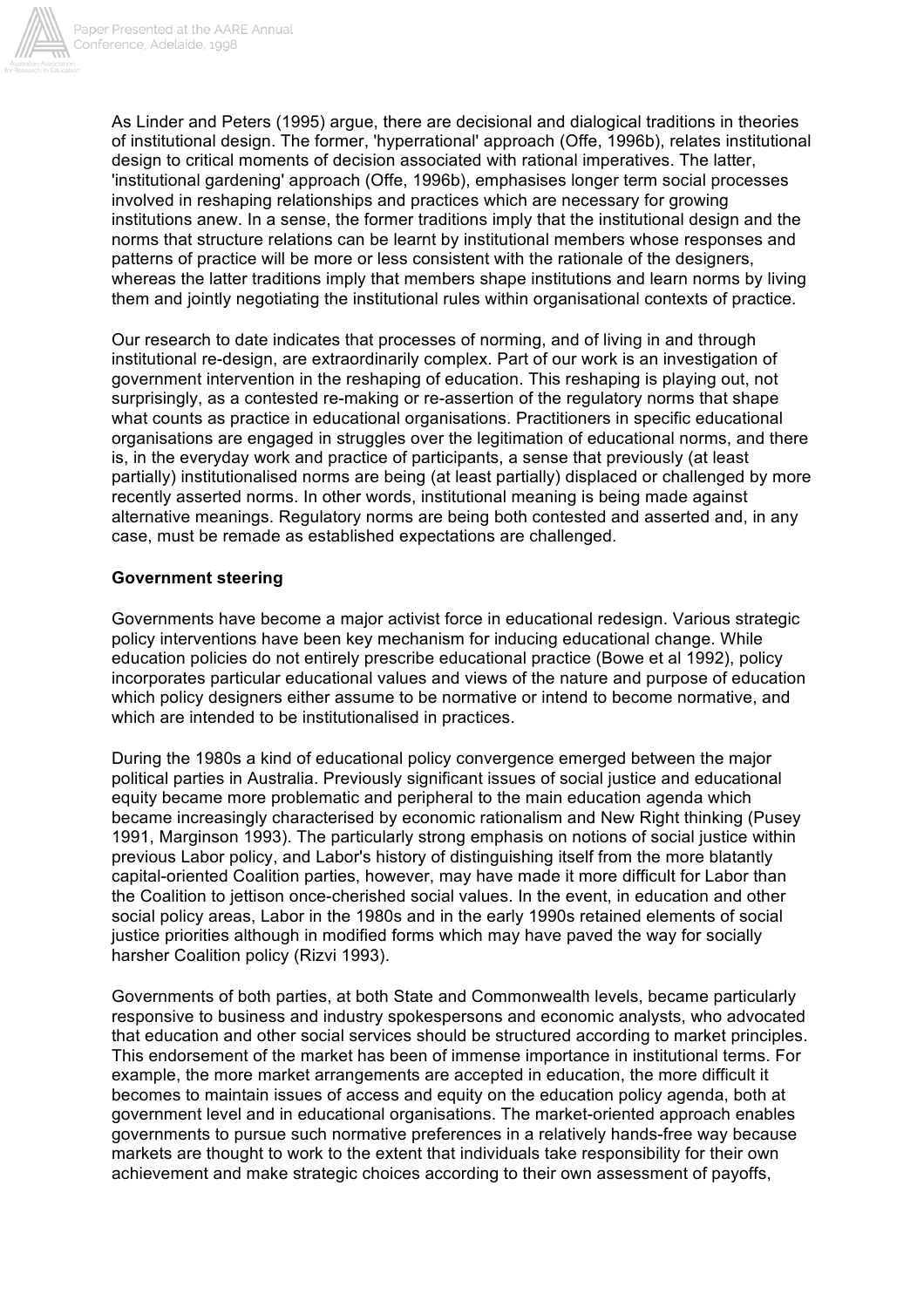

opportunities and opportunity costs. Governments are not required to strive to make correct choices, or, perhaps more importantly in institutional terms, moral ones, through careful processes of planning and moral suasion. Institutionally, responsibility for provision of educational services and commodities is sheeted to local educational organisations which must themselves provide quality products in competition with other providers. In order to perform well in the market, the argument continues, educational organisations need to be freed from bureaucratic restraints so they can develop maximum flexibility. This is necessary because competitive pressures have their own discipline which forces educational organisations to perform better and better and to give customers what they want. That is how entrepreneurial organisations are thought to survive and flourish.

As part of the current reforms, teachers were subject to new demands and controls which in many cases curtailed the forms of professional practice that many of them associate, often somewhat romantically, with progressive educational values asserted during the 1970s and into the 1980s. Educational policies during that period were largely characterised by an emphasis on governments and policy makers working collaboratively with teachers to promote educational and social change that was intended to enhance the social capacities of students. The rhetoric was mainly educational and the discourse was largely dialogical. But increasingly this emphasis on teacherly issues of teaching, learning and curriculum in policy debate were replaced by a more indirect reform strategy in which the practices of organising educational work were being manipulated. Funding, outcome measures, policy targets, industrial relations and management became the new levers for change. These do not impinge immediately on the face to face work of teaching and learning but they shape the institutional contexts in which such work proceeds (Seddon, 1994). Their effects were to change management requirements, funding arrangements and the like, redefine relationships, and the practical parameters and constraints, of educators' work (Brown, *et al,* 1996).

The new focus of educational redesign, and the emphasis on a decisional process of reform, incorporate a general ethos of contractualism as the basis for social organisation and professional relationships (Alford and O'Neil, 1995). This emphasis was consistent with and linked to wider processes of economic restructuring. Part of the broader microeconomic reform agenda entailed changing work practices (especially 'entrenched' union negotiated conditions) in order to introduce greater flexibility of labour in workplaces. Used extensively, contractual arrangements are meant to ensure reciprocal accountability. They are consistent with the redefinition of the role of the teacher from progressive educator and participant in educational politics to one of competent performer of relatively neutral tasks related to efficient and profitable delivery of prespecifed curriculum, and of being a responsible manager of learning contexts.

As the earlier policy trend of devolution through 'responsive bureaucracy' and 'inclusive' educational governance began to be questioned within all Australian education sectors in the late-1980s, TAFE, after about 1987, began a rapid transition to contractual staff arrangements and fee-for-service course delivery. In a move which strategically advantaged the TAFE sector, the growing market emphasis shifted attention onto vocational outcomes. Because TAFE has always claimed close relationships with industry, there was some willingness to implement policies and administrative procedures that incorporated the kind of contractualist principles that were associated with industry success.

The decentralising and marketising trajectory of eduction reform is evident in many parts of the world. In Australia, the changes have been taken furthest in Victoria. The trend became particularly clear with the election of the Liberal National Party coalition government in October 1992. Before the end of the year, the new government had embarked on a range of education cuts and policy initiatives. In school education, the 'Schools of the Future' policy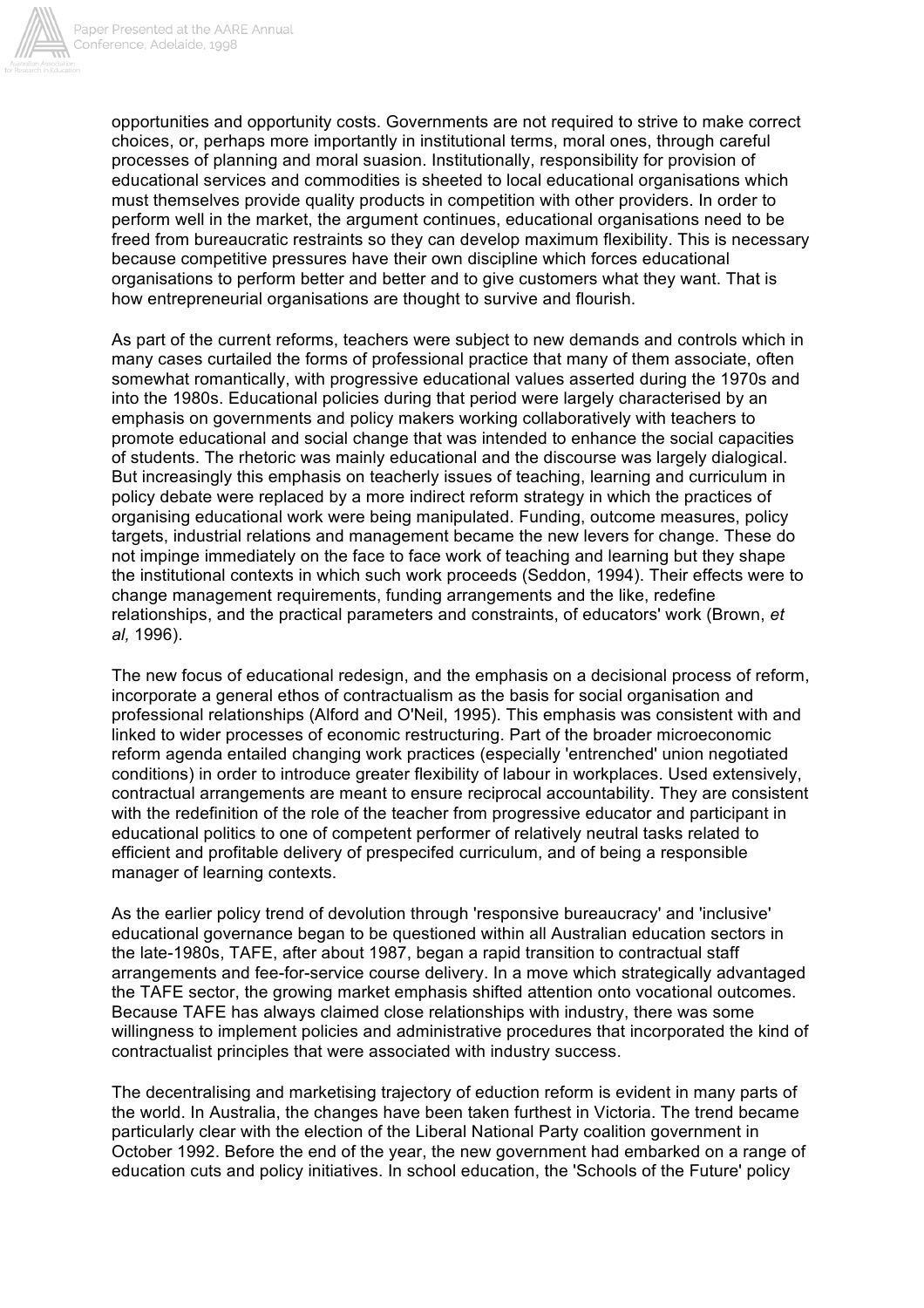

was launched setting local management of schools in place, decentralising administration while recentralising control over curriculum and assessment, and establishing school-based program budgeting and enhanced opportunities for corporate sponsorship. But it is in TAFE that the decentralised and marketised agneda has been taken furthest.

The reform of TAFE has been accelerating since the 1980s. It has been driven largely by the federal Labor government's ' National Training Reform Agenda' and by the complex negotiations between State governments and the Commonwealth which led to the formation of the Australian National Training Authority (ANTA) and a panoply of other national agencies to implement the national training market, competency-based education and assessment and user-choice (Lundberg, 1995; Anderson, 1997). In Victoria, reform has created a highly decentralised state training system. TAFE Institutes in Victoria are, now, autonomous training enterprises. They are subject to intense competition from other public and private training providers, and from schools and universities. The reduction in public funding to TAFE, alongside this intensified competition, has pressed Institutes and their staff towards a variety of efficiency measures, particularly casualisation of staff, and increased income generation in order to survive. Money, markets and managerialism have become central to the day to day work of TAFE Institutes.

#### **Management steering**

At Streeton Institute of TAFE (a case study site), the Director, Barry Klein, is quite clear about the impact of government steering and uncompromising about the need to respond to new pressures. As he says, 'TAFE's business is business' and what comes first is his enterprise, Streeton. Barry sees his role as doing deals, competing for market advantage and reorganising Streeton to win in the competitive environment.. And he sees Streeton as being ahead of the pack.

The changes in TAFE funding have required an aggressively entrepereurial approach. As Barry notes:

> The government at the moment ... takes of 1.5% productivity gain every year. Now in this place that's about \$700,000 per year comes out of your budget. So you have got to adjust the way of doing business. An average staff is \$50,000. There is 12 staff out the door tomorrow.

To some extent, Barry had forseen the trend to reduced government funding and had put in place strategies to offset the effect when he first took up the director's position at Streeton back in 1989.

> The trigger really was survival because in the past we have been centrally funded, centrally controlled agencies.... the government was just going to pump money in no matter how it was spent but now we are actually accountable for it. I saw back in 1989, when I first came here, that this place was doing nothing at all in terms of business activity. So I used shock tactics. We've done pretty well. In 1989 we were bankrupt. Last year our profitability was over \$4 million.

Now he pursues income from wherever possible and this has led to both internationalisation and industry-based delivery of Streeton programs.

Barry Klein is uncomfortable with the label 'educationalist' and with educational discourse. He regards all that as 'too academic'. He is much happier talking about training which he clearly regards as a different, more practical and more worldly business than education. He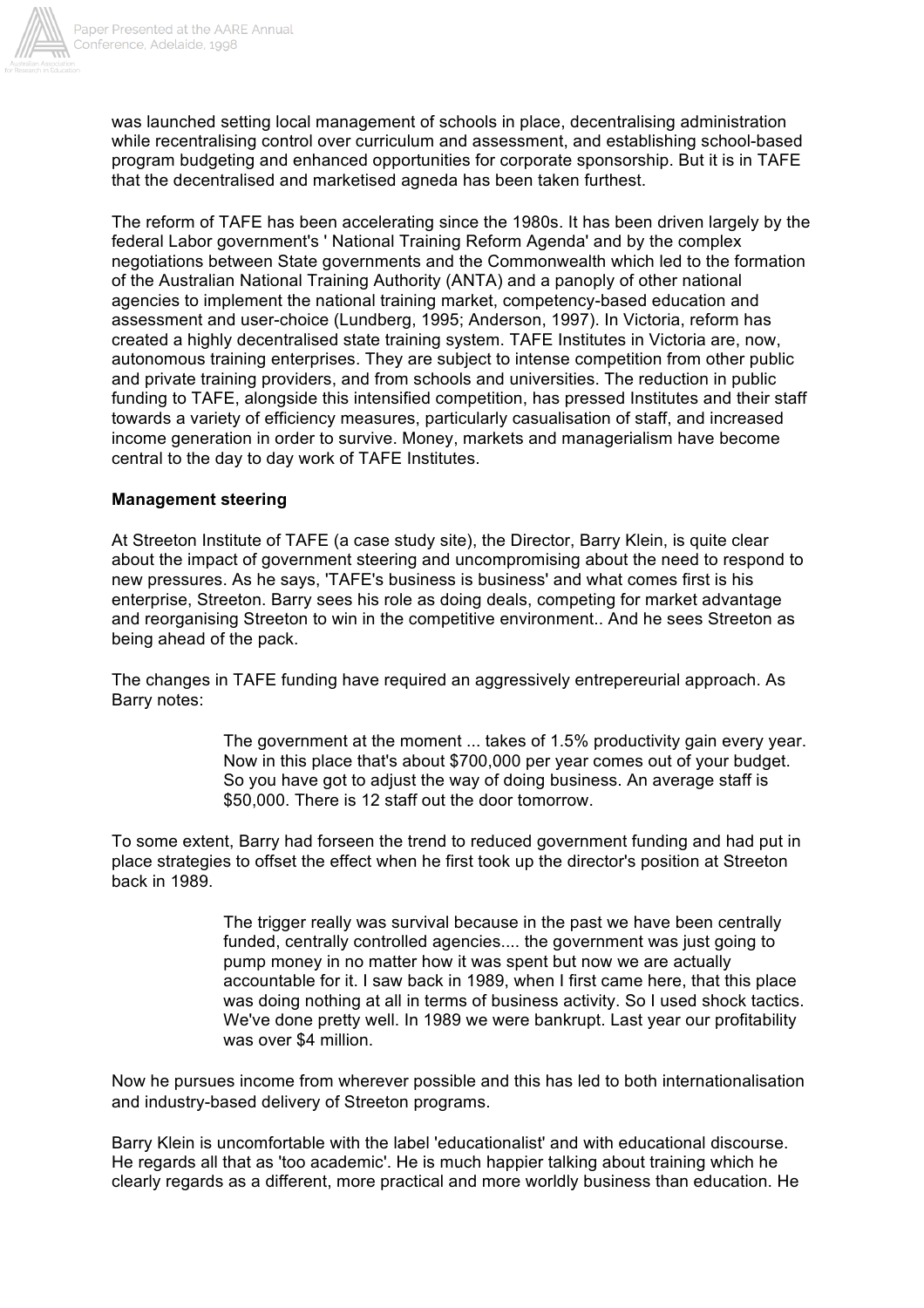

refers to Streeton as a 'firm' which, like any private company, must first and foremost 'protect its bottom line'. While accepting that the Institute has 'community service obligations', he also suggests that having to honour such commitments limits the Institute's capacity to improve the bottom line.

An associate director at Streeton clarified the change that had occurred:

Today each area is a cost centre in its own right ... It was an immense change and I think as a college we were the benchmark in terms of that ... You know, we were forced to become efficient. We were essentially originally a public service institution, a public service mentality and understanding, and there was a bucket of money that came in and we didn't have to worry too much about a whole range of accountabilities. Today that's different.

The change in ethos at Streeton has been underpinned by distinctive management decisions which have, themselves, steered the Institute towards greater commercialisation. Barry comments,

> How we have done it to this point is, of course, empowering the people to do the job. Now that sounds a pretty good start but what it actually means in real life is that we have contract with each of the departments and divisions in this place to deliver numbers of student contact hours which the government fund. We also allow them to do any business they like in the way of utilising their resources and they keep the profit out of that business. ... Its been successful to the point that each one of the divisions cuts each other's throat to survive. It's been very successful because it make everybody in this place know whatever they do is business whether its govenment funded or privately funded business. The problem is I haven't got my hands on the money. I can pull it back but everyone blows up. Some of my divisions are carrying a million odd dollars in their accounts.

The formation of an internal market within Streeton has created a dynamic for change become entrepreneurial or die. This market steering has been accompanied by organisational restructuring premised partly on entrepreneurial success and partly on complementarity with the new marketised management agenda.

Hairdressing, for example, is held up as a model of success, a 'can-do' department that is generating over \$100,000 per year. Hairdressing is headed by a dynamic new Head of Department, Malcom Isles. He was seen to be running ahead of policy in terms of self paced, competency based teaching approaches. Lisa Gordon, a teacher recruited to the department by Malcolm, recalled

> He was running the department. We had a staff meeting and he said "we're on the self-pacing train and if you don't want to get on it that's fine - get off it, but this is where it's going and it's express and it's not stopping any stations".

Perhaps not surprisingly this suggestion provoked a degree of resistance from staff used to controlling their own teaching approaches. In the end, a department of eleven was reduced to seven staff whilst still maintaining student numbers. Classrooms were remodeled as open plan salons. Workbooks were supported by a program of computer-managed learning which allowed students to proceed at their own pace conducting self test from a computer test bank. Lisa became a key player in Malcom's approach, personally writing up competency based course materials which were subsequently re-worked by the staff group in a process which ultimately bestowed a degree of shared ownership of the standardised materials.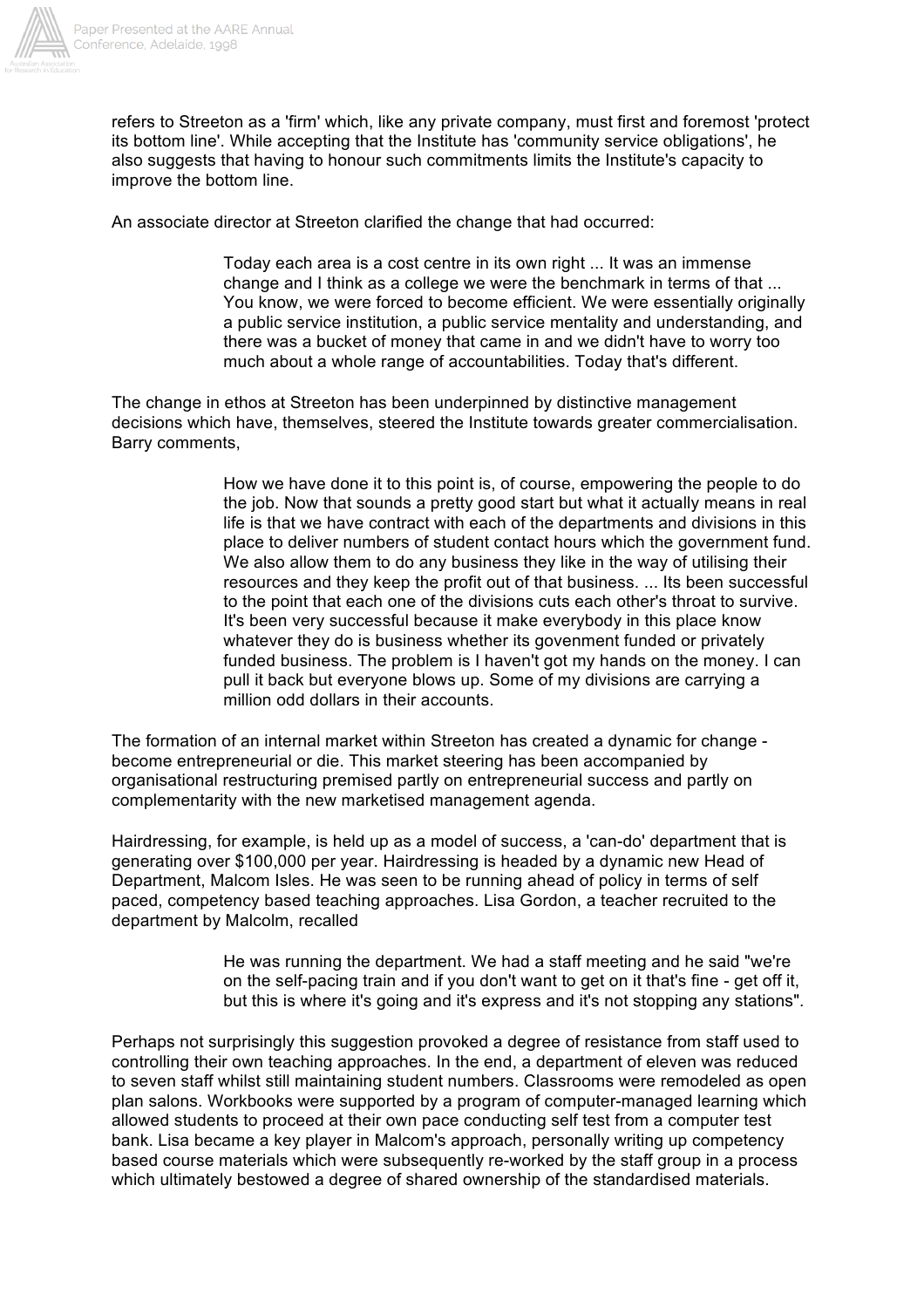

By contrast, the humanities department was closed. Its staff were relocated across the Institute. Geoff Ingham, for example, ended up teaching communications in the Business Studies Department. In Art, falling student numbers provided management with the pretext to dispense with four permanent staff members through forced redundancies. These processes destroyed any illusion that staff were safe in the increasingly market-driven environment.

But the processes were not always consistent. Where falling enrolments led to staff cuts in Arts, they have been used to press staff in the Engineering department to take up work in Asia where there is still a market for training in engineering - often in association with major transnational corporations. The difference in the approach to management steering in these two cases illustrates the scope for judgement and the taste of management. As one member of the Art department put it, ' we do not fit the profile'.

# **Staff steering**

Barry Kline and most (but not all) of the managing group at Streeton Institute see themselves embracing the future. They are racing to meet it. They broadly share a vision and they are *willing* that future into reality. This is a future of new alliances among corporate players and is far removed from the traditional networks - unions and professional associations - that have sustained and enriched educational practice.

One divisional director makes the point. He was once a trade teacher in a technical high school. Now he is revelling in the exciting entreprenurial era:

> I'm currently managing two projects [in South East Asia] at the moment ... One, New South Wales TAFE couldn't deliver so we delivered within three days and had someone on the ground up there and won the contract ... With the other project that I'm running, it's a green fields site; there's no plant there at the moment, just some training rooms and offices ... We prepared and wrote the resource material from scratch for 320 hours of training by four, in three weeks ... Then we delivered for a month. It's now all been translated and we go up there to deliver for three more months ... Magic projects! The demands on the College were just incredible and we just [snaps his fingers] did it.

TAFE's tradition of seeking sectoral legitimacy and identity through its claimed 'unique' relationship with industry may partly explain the orientation of many TAFE managers and some teachers to emulate the private sector. Barry Klein attributes Streeton's recent success to its being 'ahead in that culture change' to embrace entrpreneurialism and commercial competition. Competency Based Training (CBT), program budgeting and management by objectives have generally been accepted by managers at Streeton, and by education policy makers, as the embodiment of business 'best practice'. The implementation of such measures serves the further purpose of reinforcing TAFE's principal connection with business and industry and, therefore, as a refutation of its links with a 'school-based' past, which both Barry and other Streeton managers wish to distance themselves from. Business and industry have become the significant third parties, if not primary partners in the education design process. They are appealed to in a generic sense to give legitimacy to the direction of change. In this way, Streeton managers have jumped ahead of government policy in that they see the entrepreneurial agenda as their own.

There is no doubt, however, that a number of teaching staff at Streeton Institute regard the entrepreneurial ethos and what they see as the erosion of complex educational relationships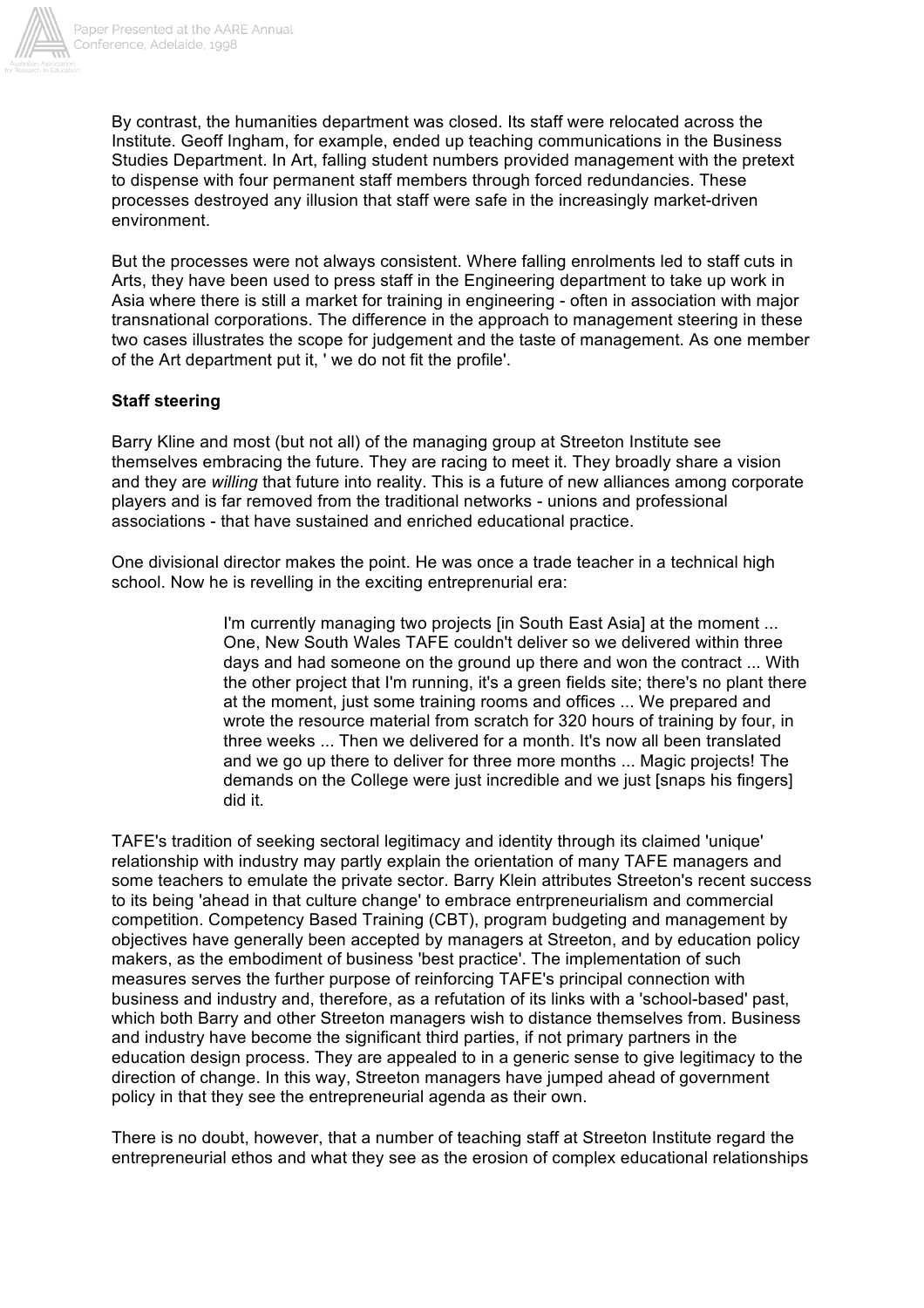

as anathema to educational principles and their own cherished educational values. Geoff Ingham makes the point:

> As I said to Barry Klein on several occasions 'we're not here because we want to be salespeople. We're here because many of us want to be *Teachers*. Now you're asking us to become commercial, to look at the cost-benefits and all that sort of thing - to balance the sheets, and that's not what we're here for, that's not where our mentality lies. (emphasis included)

From our first day at Streeton we heard senior management, and others, refer to 'dinosaurs' among the teaching staff who were assumed to be locked into the 'outdated' educational agendas and debates of the 1970s and 1980s. For many, especially some managers, terms like 'educationalist', 'intellectual' or 'academic' are used derisively. The unmistakable message of those who were dismissive of 'dinosaurs' and 'educationalists' is that these teachers are unable to make the jump to the new commercial climate that is being willed into existence in TAFE.

However, dinosaurs were not only criticised for their apparently antiquated thinking but also because they were seen to be wedded to work practices and conditions that their union had previously struggled to win for them. The dinosaurs were therefore painted as romantic academic idealists at best and ineffectual time servers at worst. They were still seen to inhabit the old environments in which progressive educational thinking and union activism had once thrived - humanities, arts and the VCE (Victorian Certificate of Education - general education programs).

Less often stated, except by dinosaurs themselves, was the view that dinosaurs were defenders of traditions and values that, in the ongoing processes of educational reshaping, still retain substantial institutional legitimacy. For this reason, some teachers were pleased to be associated with the dinosaur tag, but even they have virtually given up defending the vision of education they had long fought for. Once, they were activist designers in education and progressives in TAFE. Now they were cast as conservatives. They may continue to resist policy interventions and refuse to comply in their own classrooms, but they are resigned to marginalisation:

> People like me are relics of a different era. We're not market oriented. We don't give a fuck about the dollar basically. We've got a commitment to broadening minds, opening inquiry, getting people to think and to develop themselves through that and, along the way, giving them other skills that will help them fit into society but with the intellectual apparatus hopefully sharpened a bit. There's no future for people like us in TAFE ... It's a sad thing but we're an embarrassment to them. They just want the yes-people who'll come in and if you give them a copy of 'Mein Kampf' and told them that's what you're going to teach, that's what they would teach. No questions. It's a job.

The interesting point about the dinosaur language is that it stereotypically defines the partially institutionalised 'old' educational culture of TAFE teaching in terms of the new one which is willed and worked for by its activist proponents - the more competitive, entrepreneurial, industry focused orientation being asserted especially by managers in TAFE but also by many practitioners on the ground. Quite clearly, people who have taken off in an extension of TAFE's entrepreneurial and business oriented traditions do not experience current pressures for institutional change as impositions in the same way that the 'dinosaurs' do. Many staff believe that the implementation of the NTRA, and its stimulation of entrepreneurial activity, has opened up (not closed off) opportunities for everyone. And once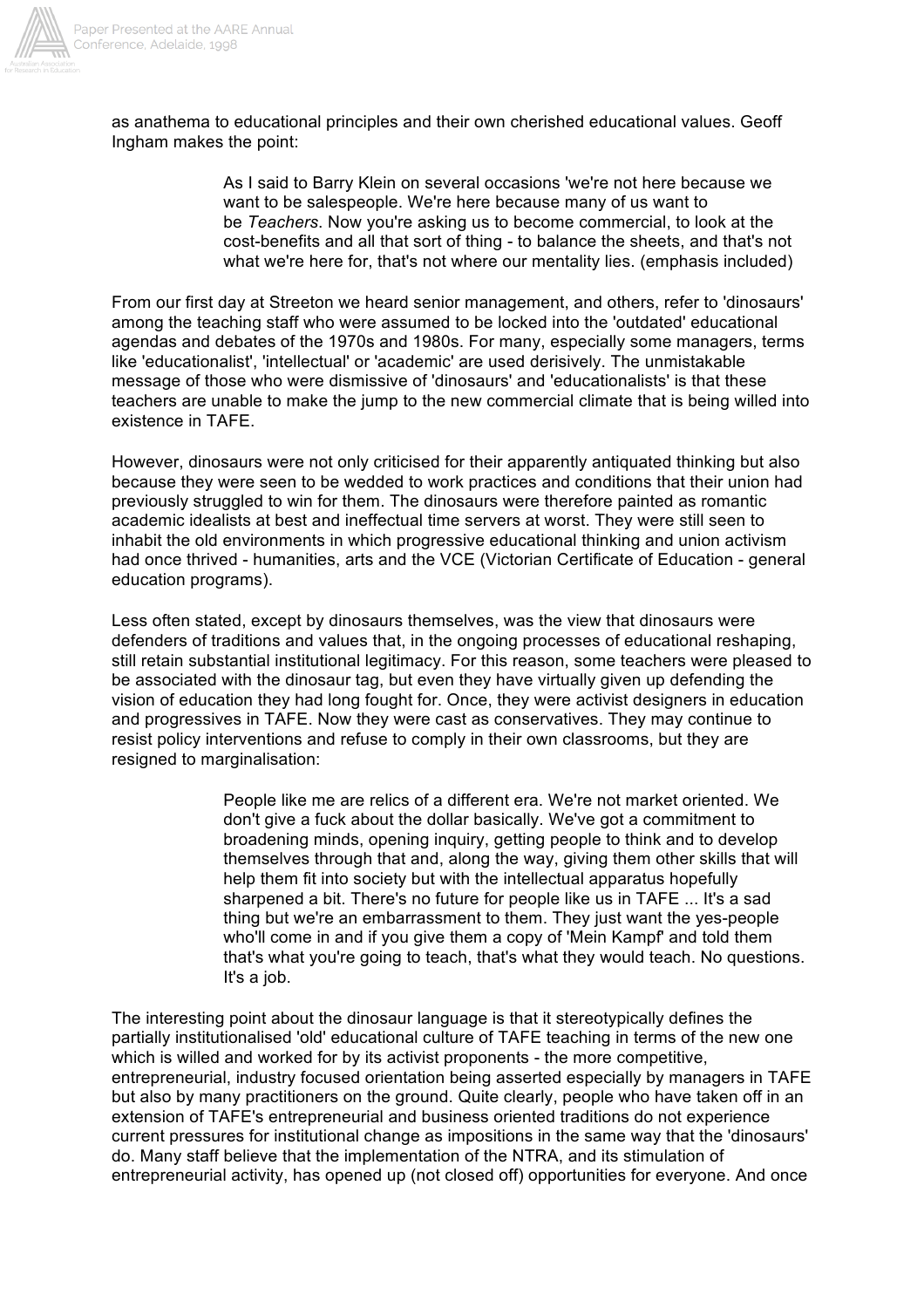

people have started running with the agenda, regardless of where it came from in the first place, they seem to have developed a sense of ownership and personal investment in it. There is talk of empowerment and new freedom to achieve.

Lisa Gordon, for example, who describes her own academic studies as restrictive, is an unqualified advocate of the new directions in training and is highly critical of those who express misgivings. She has been promoted to Assistant Head of Hairdressing and has worked hard to position the Department in the vanguard of change. She suggests that many teachers have a 'public service' attitude which blinds them to opportunities that, like her, they should seize:

> The sad thing I think for a lot of TAFE teachers is they don't see the opportunities that are there for them. They don't open their eyes. They wear blinkers. I'm a hairdresser for God's sake! I mean! And I've had a sister who's an academic who has huge problems with me being a hairdresser and doing the things I'm doing now. Now, if a hairdresser can open their eyes and look above ... there's opportunities there for everybody!

Lisa is puzzled that more teachers do not think like she does:

When can we get the academics to understand that it doesn't mean that they lose their jobs, and it doesn't mean that they lose power or control, or whatever it is, that in fact it gives them more and it's not a threat, that it will be one of the best things that's ever happened to education?

Such puzzlement is interesting. Like many of the managers, Lisa attributes the lack of enthusiasm of teachers for the managerial and entrepreneurial future being pressed into existence as a product of ingrained attitudes and a simple inability to see the benefits of the new order, its design and its structuring norms. Indeed advocates, like Lisa, criticise management for failing to communicate the benefits of the new enrivonment adequately to staf.

Critics like Geoff Ingham, however, claim that such a simplistic view of their position entirely misses the point. The point, as he sees it, is that 'there's not even the slightest educational pretence in this place any more'. Education considerations, in this point of view, have been squeezed out by opportunistic market considerations. It's a question of values and normative orientations. The upshot is that teachers are required to demonstrate corporate loyalty to the Institute which cuts across the concept of loyalty 'to the education profession'. Geoff Ingham claims: 'Some of those people have no concept of profession. It's whatever the company wants'. The 'old educators' see themselves as the last generation of teachers in TAFE with pedagogical training and they despair that, as they are dying out, there is no mechanism for reproducing teacher culture among contract and sessional staff who generally have been appointed for their industry, not educational, experience. Some teachers refer to sessionals as the 'pedagogy-poor group' who, in using print and computer based teaching materials 'have no pedagogy of their own. They don't have the skills to critically analyse or develop [the material] because they don't have any educational foundation to work with'. The dinosaurs feel that they have passed their use-by date and find it increasingly difficult to argue that what is educationally important should be defended over what is administratively convenient or what industry wants.

However, this dichotomy between enthusiastic, entrepreneurial advocates and despondent, high-minded critics of educational re-design is somewhat misleading. In some 'practical' curriculum areas which were involved in direct training of industry-employed students, and in which CBT and an emphasis on commercial activities had generally been embraced, we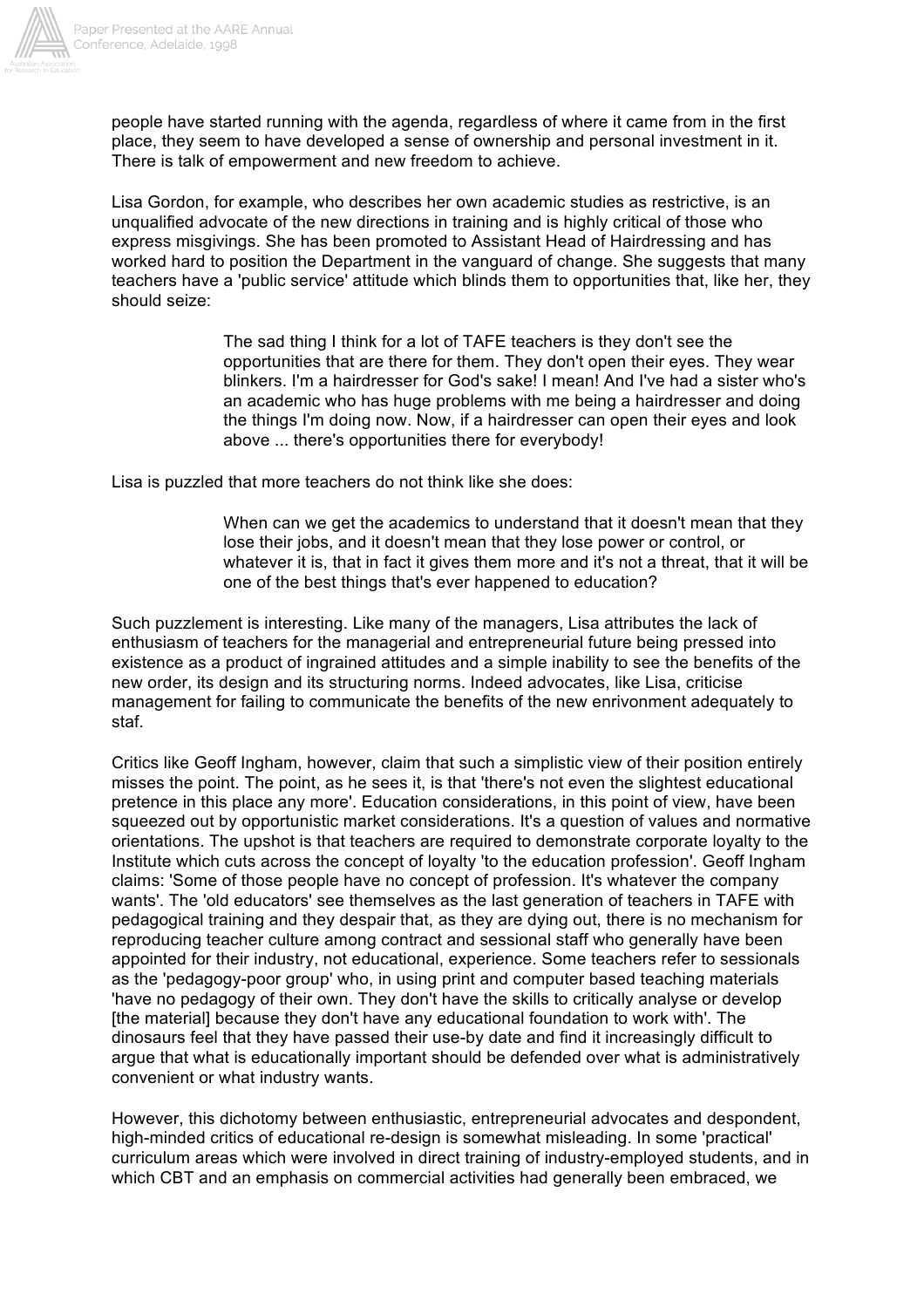

found some of the most profound (to us) thinking about issues such as pedagogy, curriculum and evaluation. These data give some indication of the complexity of responses at Streeton to the current educational re-design, but also indicate that the professional educational discourses of the 1970s and 1980s, now dismissed by some organisational players, may have penetrated quite deeply into general educational thinking in TAFE.

Jim Stevens in animal care, for example, maintains that education cannot simply be commodified as a product to be delivered but must be negotiated as part of the teacherstudent relationship. He asserts that education

> *... has* become a business. I mean, I think to survive you have to see yourself as a business that is providing education to the client who, from a policy point of view, is industry, but from the educator's point of view is the people that come in here on a daily basis. I think it's wrestling with that - trying to keep industry happy but making sure that we treat our customers not as customers or as clients, but ... in a broader sort of educational perspective. I mean, we really do see them as people and, sure, we have to justify our existence under policy, but they are still people with problems, people with issues, and from an educational perspective that's just as important as meeting the demands of industry. (emphasis included)

A similar consideration led Jim and his colleagues to modify the assessment regime that was specified under CBT and which teachers felt was 'pushing them from teaching to assessing' to the point where they were 'bogged under with assessment'. But their strategic adaptation of the assessment regime has as much to do with pragmatic imperatives as educational ones:

> We do use computer managed learning assessment [but] we see it as a superficial form of assessment that simply looks at whether a student has read the material ... We've tended to go to a more holistic form of assessment in terms of a project or an assignment or case study or that sort of thing. Not arduous, but nevertheless can be justified and figured back to the learning outcomes. And partly it's survival. Not all of this is driven by good educational principles. You know, we're saying, 'Shit, we just can't cope'.

The pressure on Departments to develop and use computer based instructional materials in order to allow for individual student progression (as well as the marketing of courses and materials to other providers) has been resisted by many teachers as foreign to educational values. The core group of teachers in animal care, however, seems to have found a way of combining pragmatic adaptation and protection of educational principles. Their pragmatic critique of CBT has led them to critique, to some extent at least, their former pedagogical practices. As Jim explains:

> The big change of that technology is not so much technology [as such], but all of a sudden the teaching that was going on was no longer a private affair in the classroom between the teacher and the student. It then became a very public affair because the documentation was public. And so all of a sudden the students knew exactly what was in the subject from start to finish. It was available to the employers. To other Departments. That was quite threatening for a while for all of us I think. All of a sudden, if we were documenting stuff it had to be right and that required some review of the material ... and also it made our assessment methods very public. That actually, for us, had a fairly positive effect because it demystified the process if you like. All of a sudden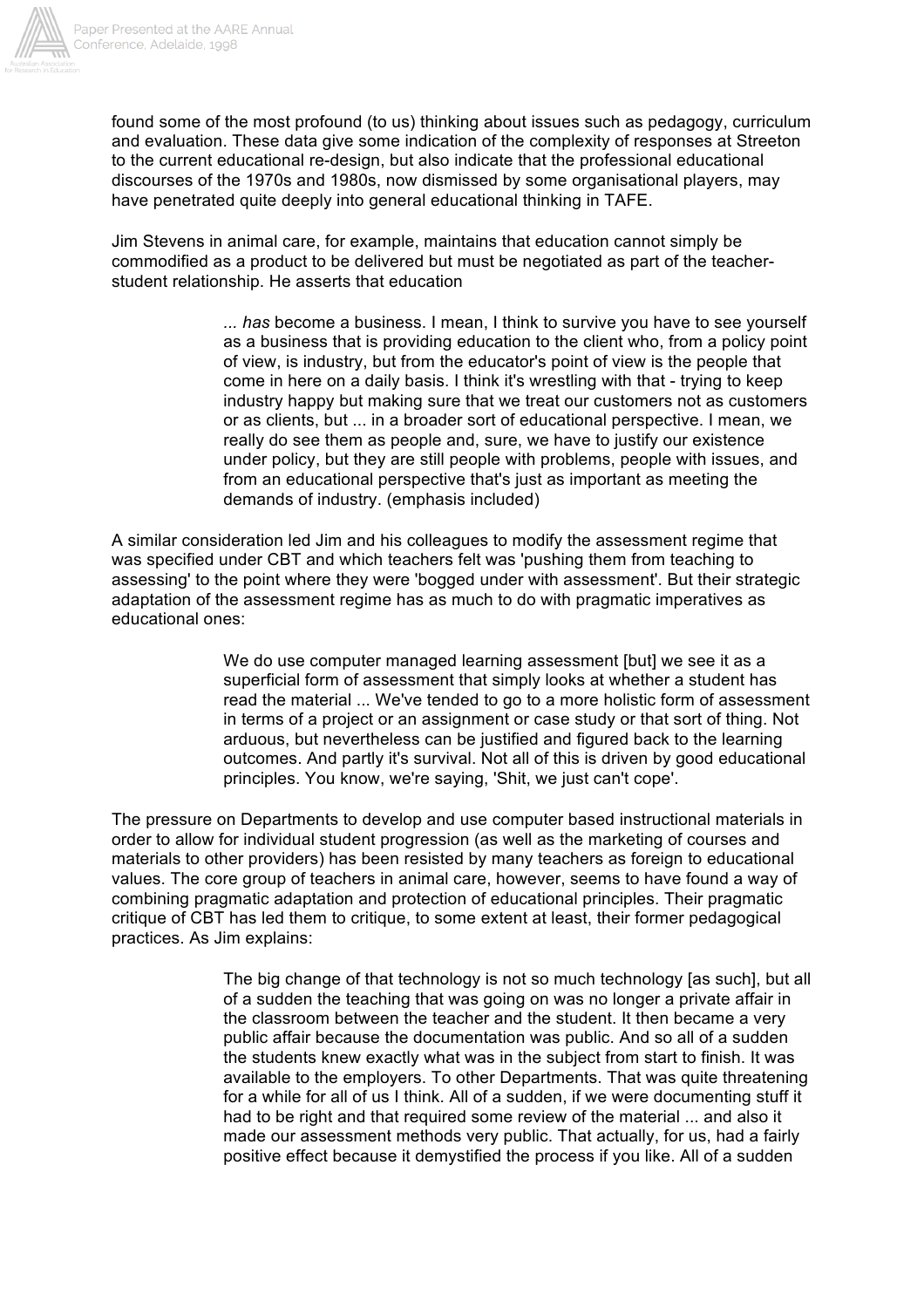

these were documents that people could comment on and processes that people could comment on, and that could be changed.

This move to computer based teaching materials evaporated the teacher's paternalistic mystique. While he says this has 'created a sense of disempowerment for some people', it has also necessitated more collaborative working relations and the development of good curriculum:

> In the end we all sit down and kick it around. 'Well look', someone says, 'I think that this should be in there', and two people say, 'I don't think it should be. Justify to me why it should be in there', or 'justify why it shouldn't be in there'. 'You want to reword it? Well, it's perfectly clear to me'. Justify why you want to reword it'. So the document then becomes more publicly owned and the way we've tried to overcome that disenfranchisement is for people who have been the biggest 'kickers' of the system, to actually ask them to do the edits so we pull them in and then they have some ownership over the product rather than the product being dumped on them.

The process seems to have worked because 'some teachers at one stage wouldn't use the materials in any way, shape or form - just refused to use them!'. Now the view in the Department seems to be that 'these learning materials are no different to your whiteboard or your overhead projector or anything else. They're just another resource. It's just that they're group owned'. When it's all boiled down, 'there's still that relationship with the students and between teachers' that is the essence of educational practice.

We have spent some time on this teacher's account because it seems to illustrate the way organisational actors are struggling to deal with imposed institutional design. Many TAFE teachers were struggling to balance commercial viability against their commitment to educational and social values. Some were even be prepared to critique their earlier educational ideals and practices and develop innovative approaches to teaching and managing. That this is going on suggests that top-down institutional design is being confronted by bottom-up institutional design in ways which are reconfiguring institutional practices and re-vamping educational values.

#### **Conclusion: implications for future design**

Our general conclusion is that, although theories of institutional design provide a relatively complex view of agents, the dominance of those theories that focus on the choices of selfinterested individual actors as explanations of institutional reality does not account for the complexity of organisational life at Streeton Institute. Such perspectives overprivilege the solitary, knowledgable, calculating rational actor who is assumed to be sovereign and to have a purchase on reality which gives a sense of clarity of purpose to individualistic calculations of benefit. While rational actor theories account from some aspects of institutional redesign at Streeton, they by no means capture the whole picture. Social and political theories of institutional life are a necessary addition to rational actor theories for understanding both institutions and the practical effects of contemporary levers for institutional design.

The paper shows that TAFE is currently being remade through processes of organisational steering driven by government, management and teachers. Policy and practices, internal and external, to Streeton endorse different normative orientations which shape the agenda of possibilities for ongoing institutional design and change. For example, many managers and some teachers see themselves as running ahead of the entrepreneurial agenda and even independently of it. However, other teachers, especially those who had been activists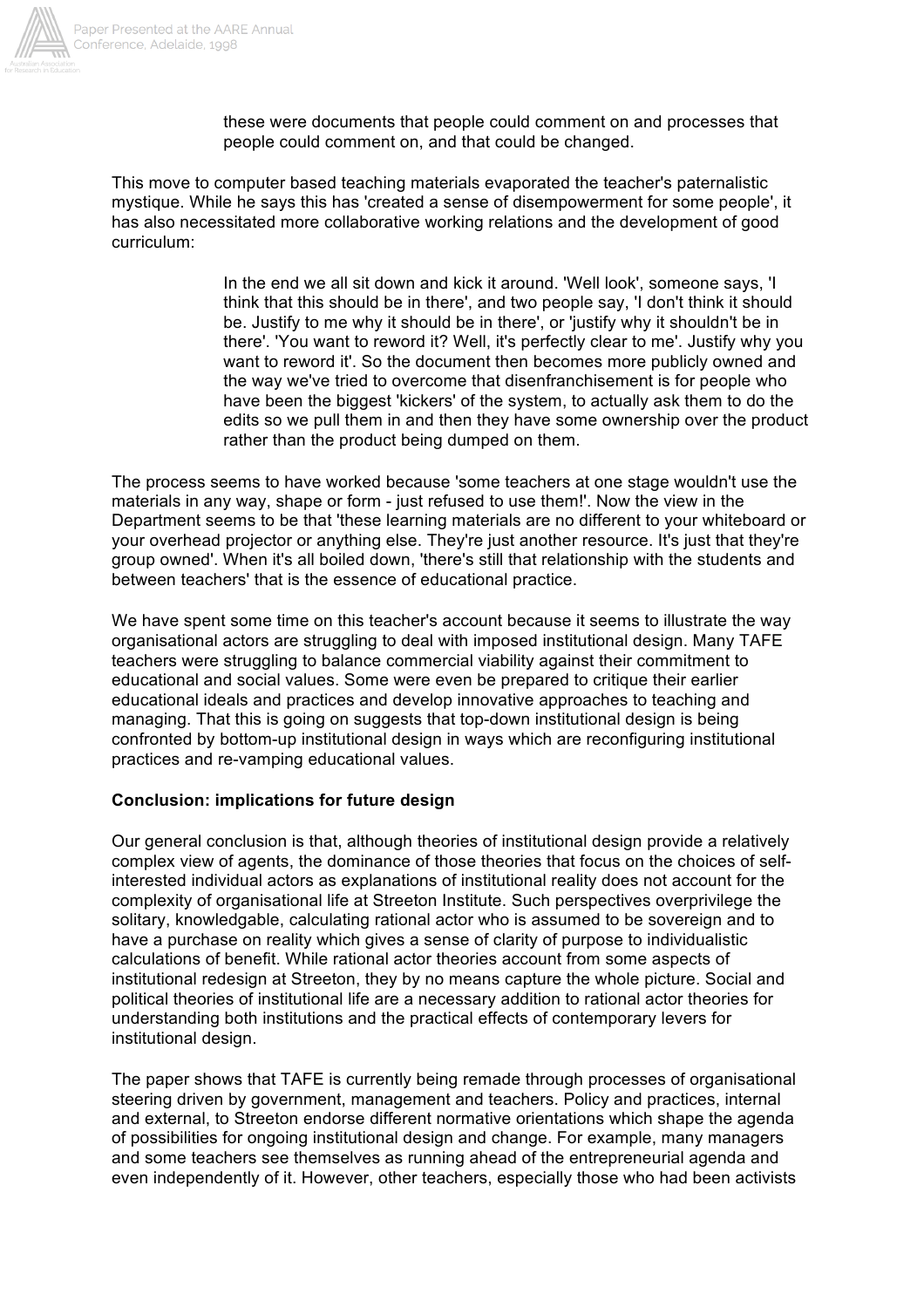

in willing and working for 'progressive' educational thinking and practice, feel alienated within the agenda and see the values that are inherent within it as foreign to their professional identities. Where some resist the new ethos from an unreconstructed and often marginalised position, others have found ways of affirming educational values within the marketised context. Such activists who 'do business with an educators heart' provide a powerful counterpoint to the more commercially-oriented staff who seek to become independent entrepreneurial operators in the training market.

The institutional design that is manifest in government policy interventions, therefore, authorises and legitimates particular kinds of change and frames direction for continuing change. This powerful affirmation of probable futures is reasserted by powerful actors within the organisational life of Streeton. But in the implementation of these institutional designs in practices of management, teaching and learning, we can detect signs of other visions for the future. There are trends which suggest that while income generation is enhanced at Streeton there is also a re-norming of educational practice going on. Driven by educational and social principles, resistance and sheer pragmatism, we see staff working both within *and* against the design agenda in ways that suggests, to us, possibilities of preferred as well as probable futures for TAFE. Such a view sees institutional design as a collective and conflictual process of steering futures through the assertion and defence of normative possibilities. It is this kind of organisational politics which will ensure that ongoing processes of institutional shaping do not lead in socially dysfunctional directions.

### **Note**

1. See Seddon, Angus and Rushbrook, 1994; Seddon, Angus, Rushbrook and Brown, 1998.

2. Other researchers talk of practices of ordering (Law, 1995) or practices of government (Foucault, 1980). This talk of practices is significant partly because it implies something which is less cut and dried, hard and fast than a 'rule'. It also flags a particular way of understanding the relationship between structure and agency.

3. The 'Reshaping Australian Institutions' is a major interdisciplinary project which is investigating changes in Australia's major institutions. It is orchestrated by the Research School of Social Sciences at the Australian National University (RSSS, 1998; Seddon, Angus and Selleck, 1998)

### **References**

Alford, J and O'Neil, D. (1995) *The Contract State; Public Management and the Kennett Government*, Geelong, Centre for Applied Social Research, Deakin University.

Anderson, D. (1997). *Reading the market: A review of literature on the vocational education and training market in Australia*. Adelaide, National Council for Vocational Education Research

Bowe, Richard, Ball, Stephen and Gold, Anne (1992) *Reforming Education and Changing Schools* (London: Routledge)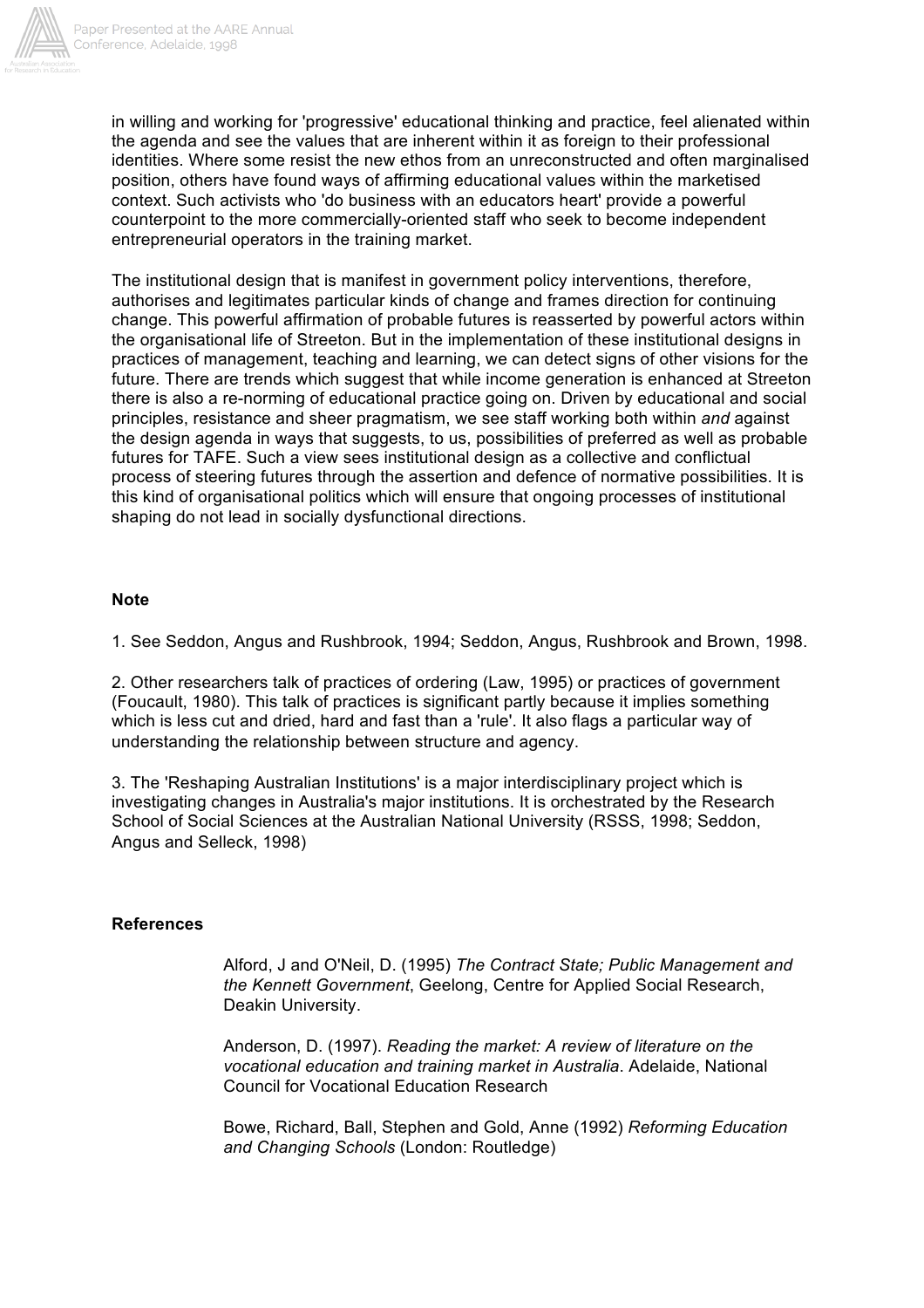

Brown, Lynton, Seddon, Terri, Angus, Lawrence, and Rushbrook, Peter 1996 Professional practice in education in an era of contractualism: Possibilities, Problems and Paradoxes *Australian Journal of Education*40 (3) pp. 311-327

Ferber, Marianne A. and Nelson, Julie A. (1993) *Beyond Economic Man: Feminist Theory and Economics*Chicago, University of Chicago Press.

Foucault, Michel (1980) *Power/Knowledge* (edited by Colin Gordon) (London: Harvester Wheatsheaf)

Gatens, Moira (1996) *Institutions, embodiment and sexual difference*, Gender Strand conference paper, Research School of Social Sciences, Australian National University, February 16.

Goodin, Robert E. (1996) *The Theory of Institutional Design.* (Cambridge: Cambridge University Press), pp. 1-53.

Jackson, N (1993) Competence: A game of smoke and mirrors, in Collins, C. (Ed) *Competencies: The competencies debate in Australian education and training* Canberra, The Australian College of Education.

Law, John (1995) *Organizing Modernity* (Oxford: Blackwell)

Linder, Stephen H. and Peters, B. Guy (1995) The two traditions of institutional designing: dialogue versus decision? In David L. Weimer (ed) *Institutional Design* (Boston: Kluwer Academic) pp. 133-158

Marginson, Simon (1997) *Markets in Education* Sydney, Allen and Unwin

Marginson, Simon (1993) *Education and Public Policy* (Melbourne, Cambridge University Press).

Mulberg, Jon (1995) *The Social Limits of Economic Theory* (London, Routledge)

Offe, Claus (1996a) *Modernity and the State: East, West* (Cambridge, Polity)

Offe, Claus (1996b) 'Designing institutions in East European transitions', in Robert E. Goodin, *Theory of Institutional Design* (Cambridge: Cambridge University Press), pp.199-226.

Osborne, David E. and Gaebler, Ted (1992) *Reinventing Government: how the entrepreneurial spirit is transforming the public sector* (New York, Plume)

Pusey, Michael (1991) *Economic Rationalism in Canberra* (Sydney: Allen and Unwin)

Reshaping Australian Institutions 1994 *Project brief* Unpublished document, Research School of Social Sciences, Australian National University

Rizvi, Fazal (1993) 'Multiculturalism, social justuce and the restructuring of the Australian state', in Bob Lingard, John Knight and Paige Porter (Eds) *Schooling Reform in Hard Times* London, Falmer, pp.120-138.